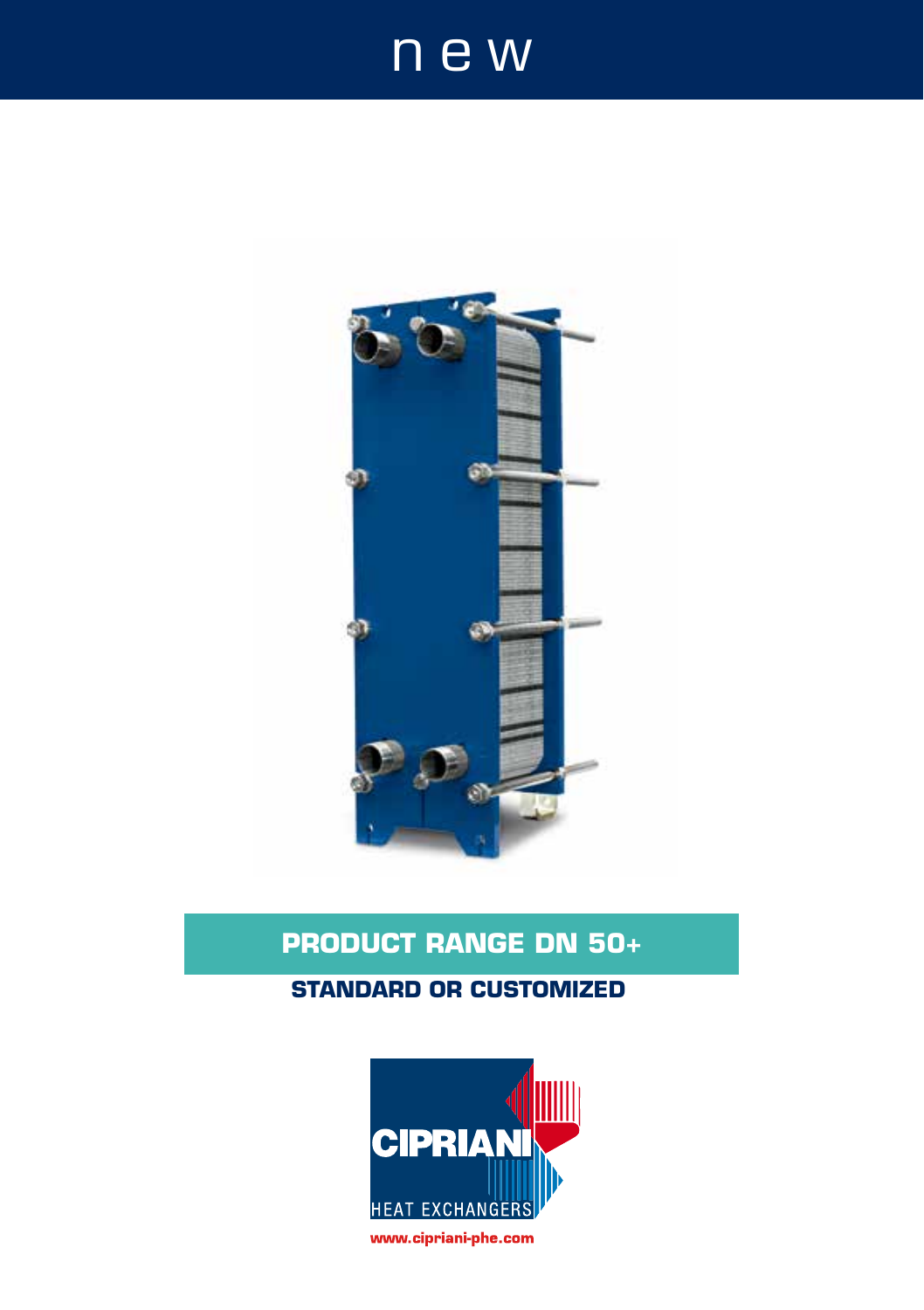





Ex art. 3.3 D.Lgs. 93 of 25/02/2000 in accordance with Directive 97/23/CE. Announced pressions are referred to AISI 316L plates.



Plates are available in two thermal lengths (A/B)

#### **DN32 DN50 DN65 DN150 DN200**

All data and drawings herewith described can be changed without prior notice and are not binding for the manufacturer

**DN100**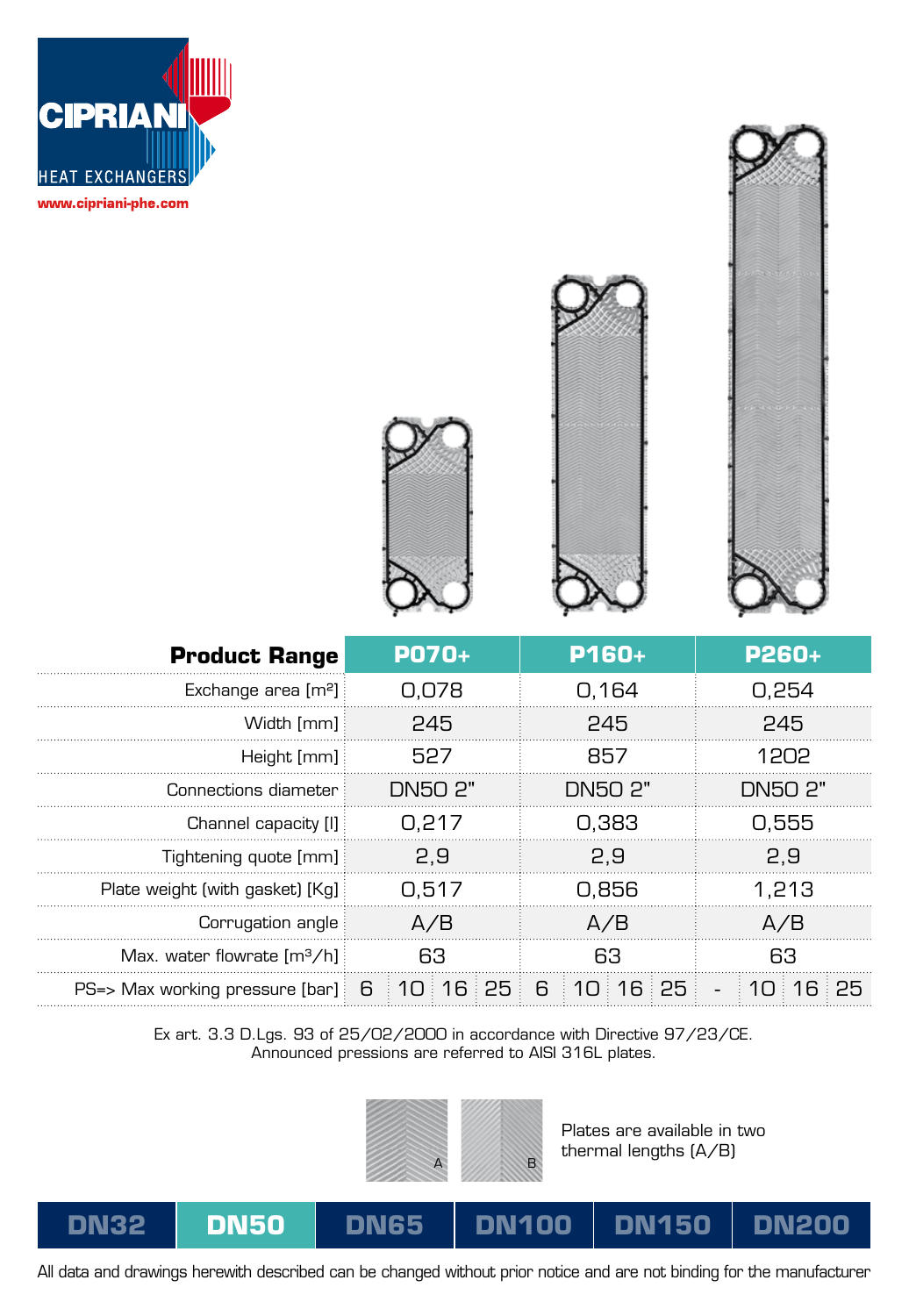## Frames dimensions





|                     |      | <b>SO70+</b>      |                                                           | S160+             |  |                | S260+             |      |  |                |  |
|---------------------|------|-------------------|-----------------------------------------------------------|-------------------|--|----------------|-------------------|------|--|----------------|--|
| Connections<br>type |      | J-J               | $A-F$ / $C-G$                                             | J-J               |  | $A-F / C-G$    |                   | J-J  |  | $A-F$ / $C-G$  |  |
|                     |      | M-M               | BF / EG                                                   | M-M               |  | BF / EG        |                   | M-M  |  | $B-F$ / $E-G$  |  |
|                     |      | J-M               | $U-F$ / V-G                                               | J-M               |  | $U-F$ / V-G    |                   | J-M  |  | $U-F$ / V-G    |  |
|                     |      | Y-Y               |                                                           | Y-Y               |  |                | Y-Y               |      |  |                |  |
| А                   |      | 678               | 720                                                       | 1008              |  | 1050           |                   | 1353 |  | 1395           |  |
| B                   |      | $310 *$           |                                                           | $310 *$           |  | 310            |                   |      |  |                |  |
| F                   |      | 420               |                                                           | 750               |  | 1095           |                   |      |  |                |  |
| F                   |      | 140               |                                                           | 140               |  |                | 140               |      |  |                |  |
|                     |      | 170               |                                                           | 170               |  |                | 170               |      |  |                |  |
| Np max              |      | 41                | 71 101 151 41 71 101 151 251 41                           |                   |  |                |                   |      |  | 71 101 151 251 |  |
| D max               |      |                   | 319 459 599 829 319 459 599 829 1289 319 459 599 829 1289 |                   |  |                |                   |      |  |                |  |
| d (J-J)             |      | $2,9 \times Np+2$ |                                                           | $2,9 \times Np+2$ |  |                | $2,9 \times Np+2$ |      |  |                |  |
| DN                  |      | DN50 2"           |                                                           | DN50 2"           |  |                | DN50 2"           |      |  |                |  |
| ل-ل                 | łС   | 88                |                                                           | 88                |  |                |                   | 88   |  |                |  |
| M-M                 | C    | 84                |                                                           | 84                |  |                |                   | 84   |  |                |  |
| J-M                 | C    | 84                |                                                           | 84                |  |                |                   | 84   |  |                |  |
| Y-Y                 | C    | 88                |                                                           | 88                |  |                |                   | 88   |  |                |  |
| A-F C-G             | СI   |                   | 4                                                         |                   |  | 4              |                   |      |  | 4              |  |
|                     | C II |                   | $1\Omega$                                                 |                   |  | 104            |                   |      |  | 104            |  |
| B-F E-G             | C I  |                   | 4                                                         |                   |  | $\overline{4}$ |                   |      |  | 4              |  |
|                     | СII  |                   | 104                                                       |                   |  | 104            |                   |      |  | 104            |  |
| U-F V-G             | СI   |                   | 0                                                         |                   |  | О              |                   |      |  | 0              |  |
|                     | СII  |                   | 100                                                       |                   |  | 100            |                   |      |  | 100            |  |

\* 300mm for PS 6 All dimensions are in mm - Np = number of plates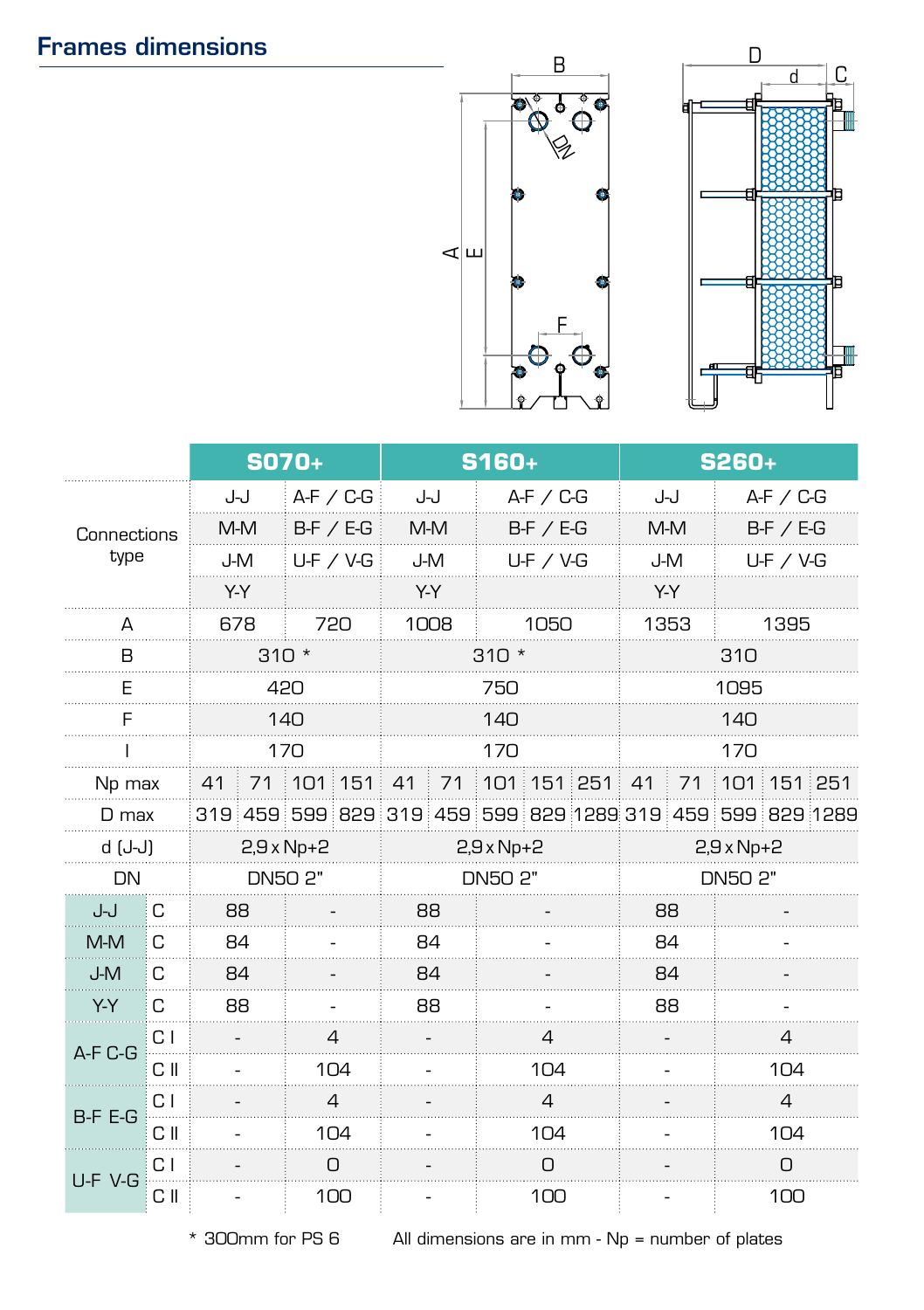## Connections design



#### J-J

AISI 316, male threaded connections.



#### Y-Y

AISI 316, grooved pipe connections.



#### J-M

AISI 316 and PP male threaded connections.



## M-M

PP male threaded connections.



A-F

Studded ports and welded flanges. Rubber lining EN 1092-1.

# B-F

Studded ports and welded flanges. AISI 316 lining EN 1092-1.

## U-F

Studded ports and welded flanges. Unlined. EN 1092-1.



## C-G

Studded ports and welded flanges. Rubber lining ANSI (metric thread).

# E-G

Studded ports and welded flanges. AISI 316 lining ANSI (metric thread).

# V-G

Studded ports and welded flanges. Unlined. ANSI (metric thread).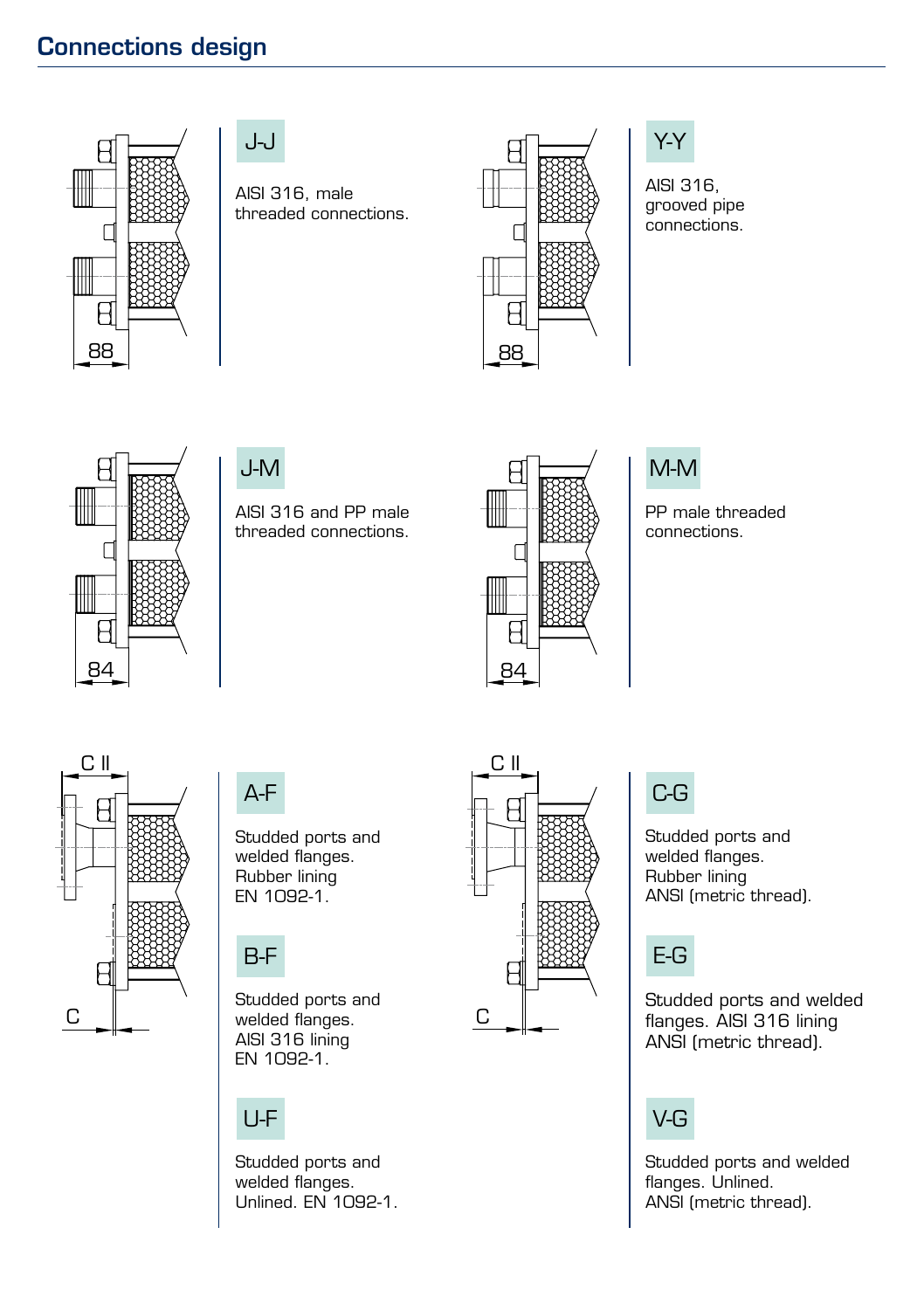### Feet



| GxH      | <b>PS 6 *</b> | <b>PS 10</b>          | <b>PS 16</b> | <b>PS 25</b> |
|----------|---------------|-----------------------|--------------|--------------|
|          |               | S070+ / S160+ / S260+ |              |              |
| Max 41p  | 375           | 380                   | 385          | 390          |
| Max 71p  | 515           | 520                   | 525          | 530          |
| Max 101p | 655           | 660                   | 665          | 670          |
| Max 151p | 885           | 890                   | 895          | 900          |
| Max 251p |               | 1350                  | 1355         | 1360         |

\* Not for S260+

#### **S070+ S160+ S260+** AISI 304 Ä AISI 316L Plates 254 SMO Titanium NBR<sub>N</sub> EPDM Prx. **Gaskets** FPM **HNBR** Carbon steel Frames AISI 304, solid J-J Y-Y J-M **Connections** M-M F-A F-B U-F C-G E-G V-G

|           | <b>Gaskets material maximum temperatures</b> |                   |  |  |  |
|-----------|----------------------------------------------|-------------------|--|--|--|
| NRR       | −PN °C                                       | 110 °C            |  |  |  |
| FPDM Prx. | -20 ∘C                                       | 160 $^{\circ}$ C. |  |  |  |
| ⊢⊢∧⁄I     | -20 °C                                       | on or.            |  |  |  |
| uniki     | -20 ∘C.                                      | 160 °C.           |  |  |  |

The temperatures must be considered not applicable in all working conditions.

# **Materials**